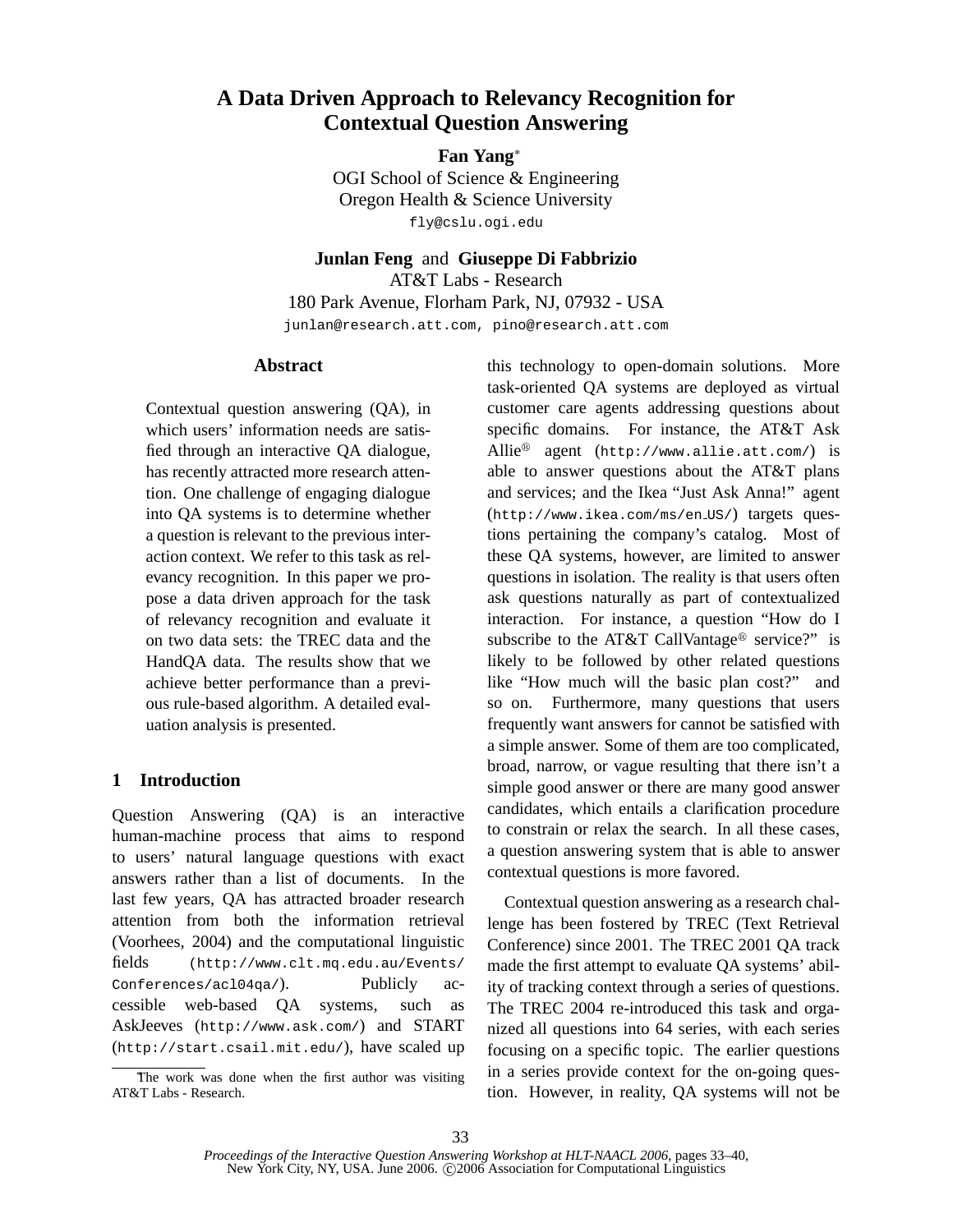informed about the boundaries between series in advance.

One challenge of engaging dialogue into QA systems is to determine the boundaries between topics. For each question, the system would need to determine whether the question begins a new topic or it is a follow-up question related to the current existing topic. We refer to this procedure as *relevancy recognition*. If a question is recognized as a followup question, the next step is to make use of context information to interpret it and retrieve the answer. We refer to this procedure as *context information fusion*. Relevancy recognition is similar to text segmentation (Hearst, 1994), but relevancy recognition focuses on the current question with the previous text while text segmentation has the full text available and is allowed to look ahead.

De Boni and Manandhar (2005) developed a rulebased algorithm for relevancy recognition. Their rules were manually deduced by carefully analyzing the TREC 2001 QA data. For example, if a question has no verbs, it is a follow-up question. This rulebased algorithm achieves 81% in accuracy when recognizing the question relevance in the TREC 2001 QA data set. The disadvantage of this approach is that it involves a good deal of human effort to research on a specific data set and summarize the rules. For a new corpus from a different domain, it is very likely that one would have to go over the data set and modify the rules, which is time and human-effort consuming. An alternative is to pursue a data driven approach to automatically learn the rules from a data set. In this paper, we describe our experiments of using supervised learning classification techniques for the task of relevancy recognition. Experiments show that machine learning approach achieves better recognition accuracy and can also be easily applied to a new domain.

The organization of this paper is as follows. In Section 2, we summarize De Boni and Manandhar's rule-based algorithm. We present our learning approach in Section 3. We ran our experiments on two data sets, namely, the TREC QA data and the HandQA data, and give the results in Section 4. In section 5, we report our preliminary study on context information fusion. We conclude this paper in Section 6.

## **2 Rule-Based Approach**

De Boni and Manandhar (2005) observed the following cues to recognize follow-up questions:

- *Pronouns and possessive adjectives*. For example, if a question has a pronoun that does not refer to an entity in the same sentence, this question could be a follow-up question.
- *Cue words*, such as "precisely" and "exactly".
- *Ellipsis*. For example, if a question is not syntactically complete, this question could be a follow-up question.
- *Semantic Similarity*. For example, if a question bears certain semantic similarity to previous questions, this question might be a followup question.

De Boni and Manandhar (2005) proposed an algorithm of calculating the semantic similarity between the current question Q and a previous question  $Q'$ . Supposed  $Q$  consists of a list of words  $(w_1, w_2, ..., w_n)$  and  $Q'$  consists of  $(w'_1, w'_2, ..., w'_m)$ :

$$
Sentence Similarity(Q, Q')
$$
\n
$$
= \sum_{1 \le j \le n} \left( \max_{1 \le i \le m} WordSimilarity(w_j, w'_i) \right)
$$
\n(1)

The value of  $WordSimilarity(w, w')$  is the similarity between two words, calculated from WordNet (Fellbaum, 1998). It returns a value between  $0 \ (w$  and  $w'$  have no semantic relations) and  $1 (w$  and  $w'$  are the same).

Motivated by these observations, De Boni and Manandhar (2005) proposed the rule-based algorithm for relevancy recognition given in Figure 1. This approach can be easily mapped into an handcrafted decision tree. According to the algorithm, a question follows the current existing topic if it (1) contains reference to other questions; or (2) contains context-related cue words; or (3) contains no verbs; or (4) bears certain semantic similarity to previous questions or answer. Evaluated on the TREC 2001 QA context track data, the recall of the algorithm is 90% for recognizing first questions and 78% for follow-up questions; the precision is 56% and 76% respectively. The overall accuracy is 81%.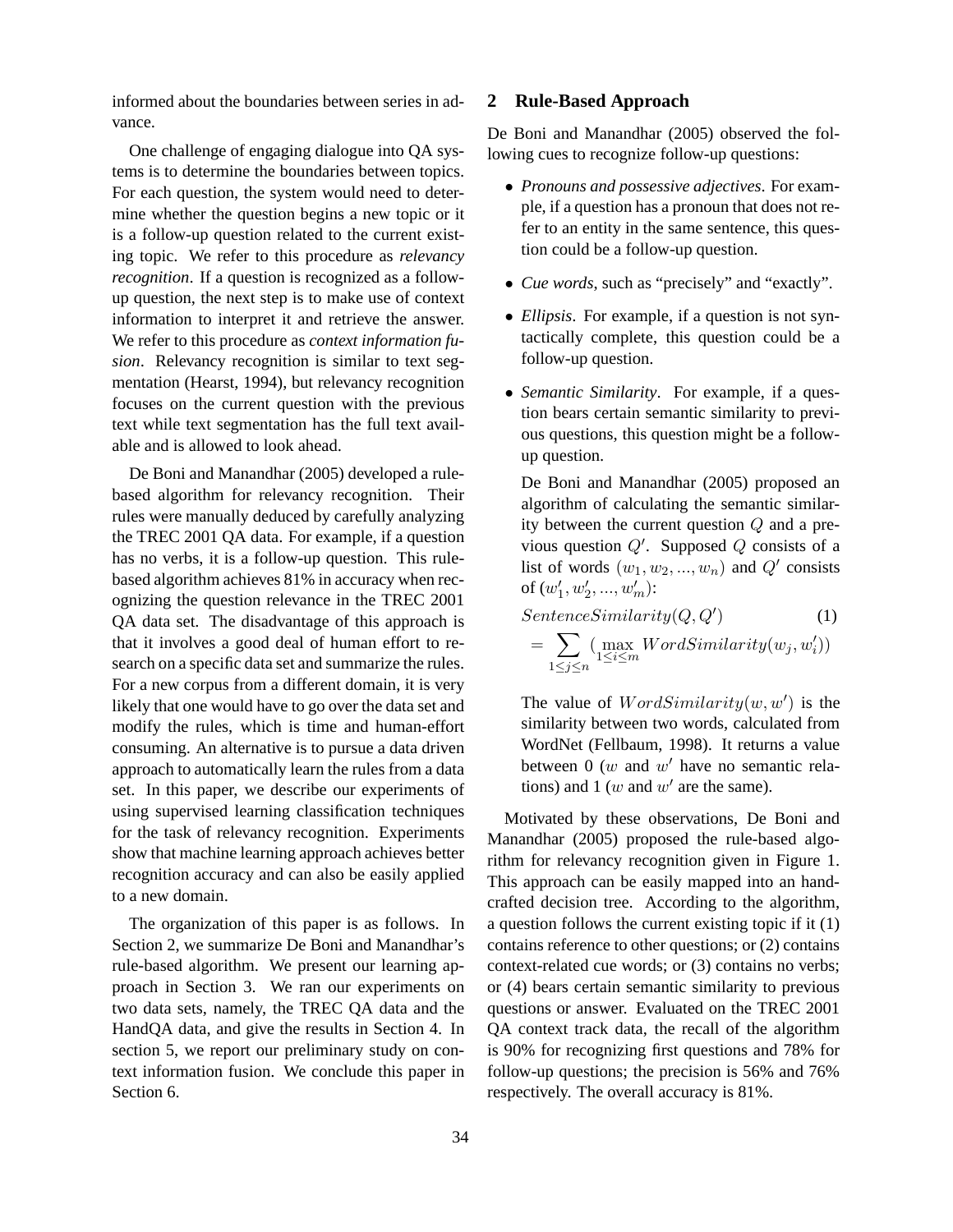Given the current question  $Q_i$  and a sequence of history ques*tions*  $Q_{i-n}, ..., Q_{i-1}$ *:* 

- *1. If* Q<sup>i</sup> *has a pronoun or possessive adjective which has no* references in the current question,  $Q_i$  is a follow-up *question.*
- 2. If  $Q_i$  has cue words such as "precisely" or "exactly",  $Q_i$ *is a follow-up question.*
- 3. If  $Q_i$  *does not contain any verbs,*  $Q_i$  *is a follow-up question.*
- *4. Otherwise, calculate the semantic similarity measure of* Q<sup>i</sup> *as*

 $SimilarityMeasure(Q_i)$  $=\max_{1\leq j\leq n} f(j) \cdot \text{Sentence} Similarity(Q_i, Q_{i-j})$ 

*Here f(j) is a decay function. If the similarity measure is higher than a certain threshold*,  $Q_i$  *is a follow-up question.*

- *5. Otherwise, if answer is available, calculate the semantic* distance between  $Q_i$  and the *immediately previous* an*swer*  $A_{i-1}$ : SentenceSimilarity( $Q_i, A_{i-1}$ ). If it is *higher than a certain threshold*,  $Q_i$  *is a follow-up question that is related to the previous answer.*
- 6. *Otherwise*,  $Q_i$  *begins a new topic.*

*Figure 1: Rule-based Algorithm*

#### **3 Data Driven Approach**

#### **3.1 Decision Tree Learning**

As a move away from heuristic rules, in this paper, we make an attempt towards the task of relevancy recognition using machine learning techniques. We formulate it as a binary classification problem: a question either begins a new topic or follows the current existing topic. This classification task can be approached with a number of learning algorithms such as support vector machines, Adaboost and artificial neural networks. In this paper, we present our experiments using Decision Tree. A decision tree is a tree in which each internal node represents a choice between a number of alternatives, and each leaf node represents a decision. Learning a decision tree is fairly straightforward. It begins from the root node which consists of all the training data, growing the tree top-down by recursively splitting each node based on maximum information gain until certain criteria is met. Although the idea is simple, decision tree learning is often able to yield good results.

#### **3.2 Feature Extraction**

Inspired by De Boni and Manandhar's (2005) work, we selected two categories of features: syntactic features and semantic features. Syntactic features capture whether a question has certain syntactic components, such as verbs or pronouns. Semantic features characterize the semantic similarity between the current question and previous questions.

#### **3.2.1 Syntactic Features**

As the first step, we tagged each question with part-of-speech tags using GATE (Cunningham et al., 2002), a software tool set for text engineering. We then extracted the following binary syntactic features:

- **PRONOUN:** whether the question has a pronoun or not. A more useful feature would be to label whether a pronoun refers to an entity in the previous questions or in the current question. However, the performances of currently available tools for anaphora resolution are quite limited for our task. The tools we tried, including GATE (Cunningham et al., 2002), Ling-Pipe (http://www.alias-i.com/lingpipe/) and JavaRAP (Qiu et al., 2004), tend to use the nearest noun phrase as the referents for pronouns. While in the TREC questions, pronouns tend to refer to the topic words (focus). As a result, unsupervised anaphora resolution introduced more noise than useful information.
- **ProperNoun:** whether the question has a proper noun or not.
- **NOUN:** whether the question has a noun or not.
- **VERB:** whether the question has a verb or not.
- **DefiniteNoun:** if a question has a definite noun phrase that refers to an entity in previous questions, the question is very likely to be a followup question. However, considering the difficulty in automatically identifying definite noun phrases and their referents, we ended up not using this feature in our training because it in fact introduced misleading information.

#### **3.3 Semantic Features**

To compute the semantic similarity between two questions, we modified De Boni and Manandhar's formula with a further normalization by the length of the questions; see formula (2).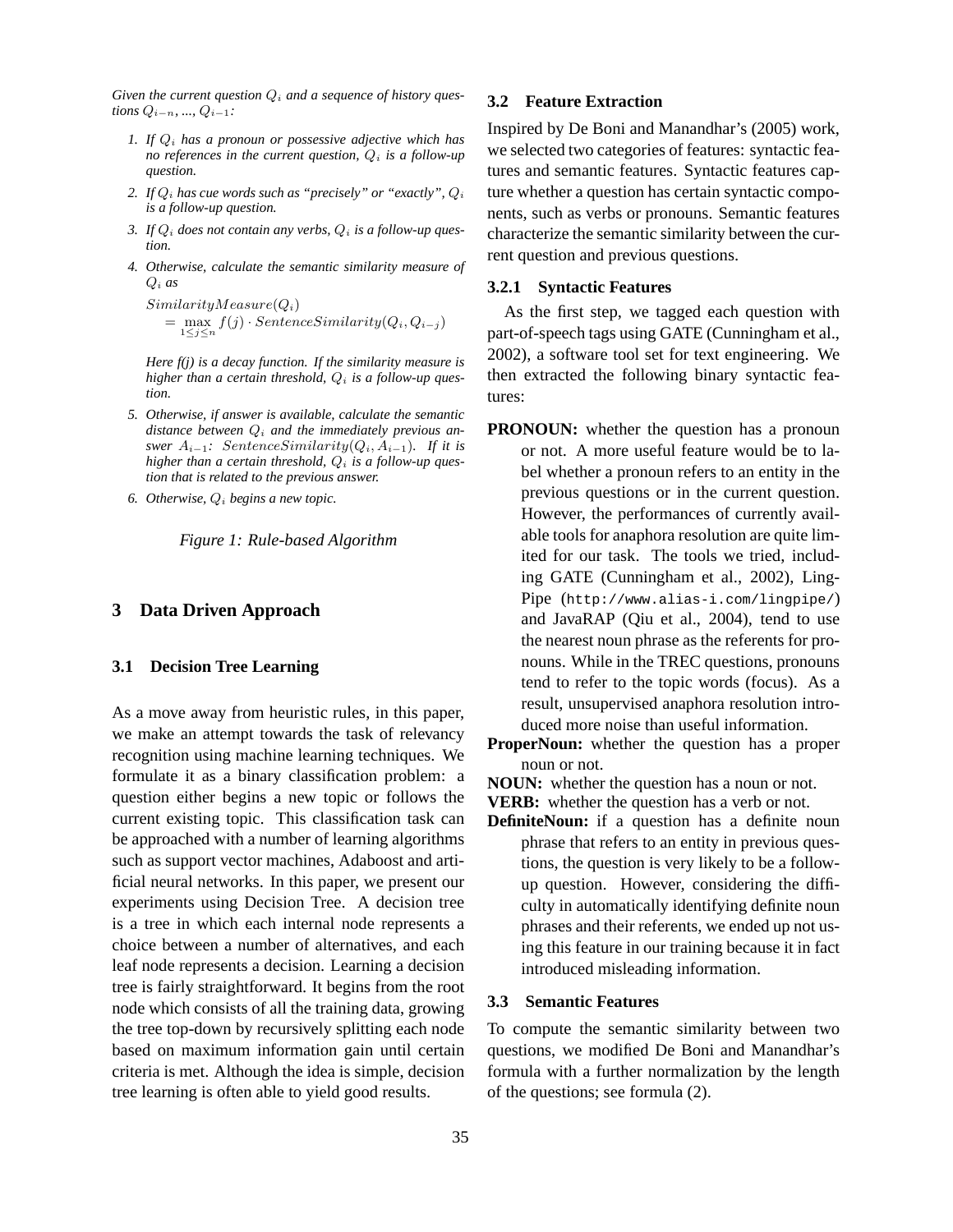$$
Sentence Similarity(Q, Q')
$$
\n
$$
= \frac{1}{n} \sum_{1 \le j \le n} \left( \max_{1 \le i \le m} WordSimilarity(w_j, w'_i) \right)
$$
\n
$$
(2)
$$

This normalization has pros and cons. It removes the bias towards long sentences by eliminating the accumulating effect; but on the other hand, it might cause the system to miss a related question, for example, when two related sentences have only one key word in common. $<sup>1</sup>$ </sup>

Formula (2) shows that sentence level similarity depends on word-word similarity. Researchers have proposed a variety of ways in measuring the semantic similarity or relatedness between two words (to be exact, word senses) based on WordNet. For example, the *Path (path) measure* is the inverse of the shortest path length between two word senses in WordNet; the *Wu and Palmer's (wup) measure* (Wu and Palmer, 1994) is to find the most specific concept that two word senses share as ancestor (least common subsumer), and then scale the path length of this concept to the root note (supposed that there is a virtual root note in WordNet) by the sum of the path lengths of the individual word sense to the root node; the *Lin's (lin) measure* (Lin, 1998) is based on information content, which is a corpus based measure of the specificity of a word; the *Vector (vector) measure* associates each word with a gloss vector and calculates the similarity of two words as the cosine between their gloss vectors (Patwardhan, 2003). It was unclear which measure(s) would contribute the best information to the task of relevancy recognition, so we just experimented on all four measures, path, wup, lin, and vector, in our decision tree training. We used Pedersen et al.'s (2004) tool *WordNet::Similarity* to compute these four measures. WordNet::Similarity implements nine different measures of word similarity. We here only used the four described above because they return a value between 0 and 1, which is suitable for using formula (2) to calculate sentence similarity, and we leave others as future work. Notice that the WordNet::Similarity implementation can only measure *path*, *wup*, and *lin* between two nouns or between two verbs, while it uses all the content words for the *vector* measure. We thus have the following semantic features:

- **path\_noun:** sentence similarity is based on the nouns<sup>2</sup> similarity using the *path* measure.
- **path\_verb:** sentence similarity is based on the nontrivial verbs similarity using the *path* measure. Trivial verbs include "does, been, has, have, had, was, were, am, will, do, did, would, might, could, is, are, can, should, shall, being".
- **wup noun:** sentence similarity is based on the nouns similarity using the *Wu and Palmer's* measure.
- **wup verb:** sentence similarity is based on the non-trivial verbs similarity using the *Wu and Palmer's* measure.
- **lin noun:** sentence similarity is based on the nouns similarity using the *Lin's* measure.
- **lin\_verb:** sentence similarity is based on the nontrivial verbs similarity using the *Lin's* measure.
- **vector:** sentence similarity is based on all content words (nouns, verbs, and adjectives) similarity using the *vector* measure.

## **4 Results**

We ran the experiments on two sets of data: the TREC QA data and the HandQA data.

#### **4.1 Results on the TREC data**

TREC has contextual questions in 2001 context track and 2004 (Voorhees, 2001; Voorhees, 2004). Questions about a specific topic are organized into a session. In reality, the boundaries between sessions are not given. The QA system would have to recognize the start of a new session as the first step of question answering. We used the TREC 2004 data as training and the TREC 2001 context track data as testing. The training data contain 286 factoid and list questions in 65 sessions<sup>3</sup>; the testing data contain 42 questions in 10 sessions. Averagely each session has about 4-5 questions. Figure 2 shows some example questions (the first three sessions) from the TREC 2001 context track data.

 $1$ Another idea is to feed the decision tree training both the normalized and non-normalized semantic similarity information and see what would come out. We tried it on the TREC data and found out that the normalized features actually have higher information gain (i.e. appear at the top levels of the learned tree.

 $2$ This is to filter out all other words but nouns from a sentence for measuring semantic similarity.

<sup>&</sup>lt;sup>3</sup>In the TREC 2004 data, each session of questions is assigned a phrase as the topic, and thus the first question in a session might have pronouns referring to this topic phrase. In such cases, we manually replaced the pronouns by the topic phrase.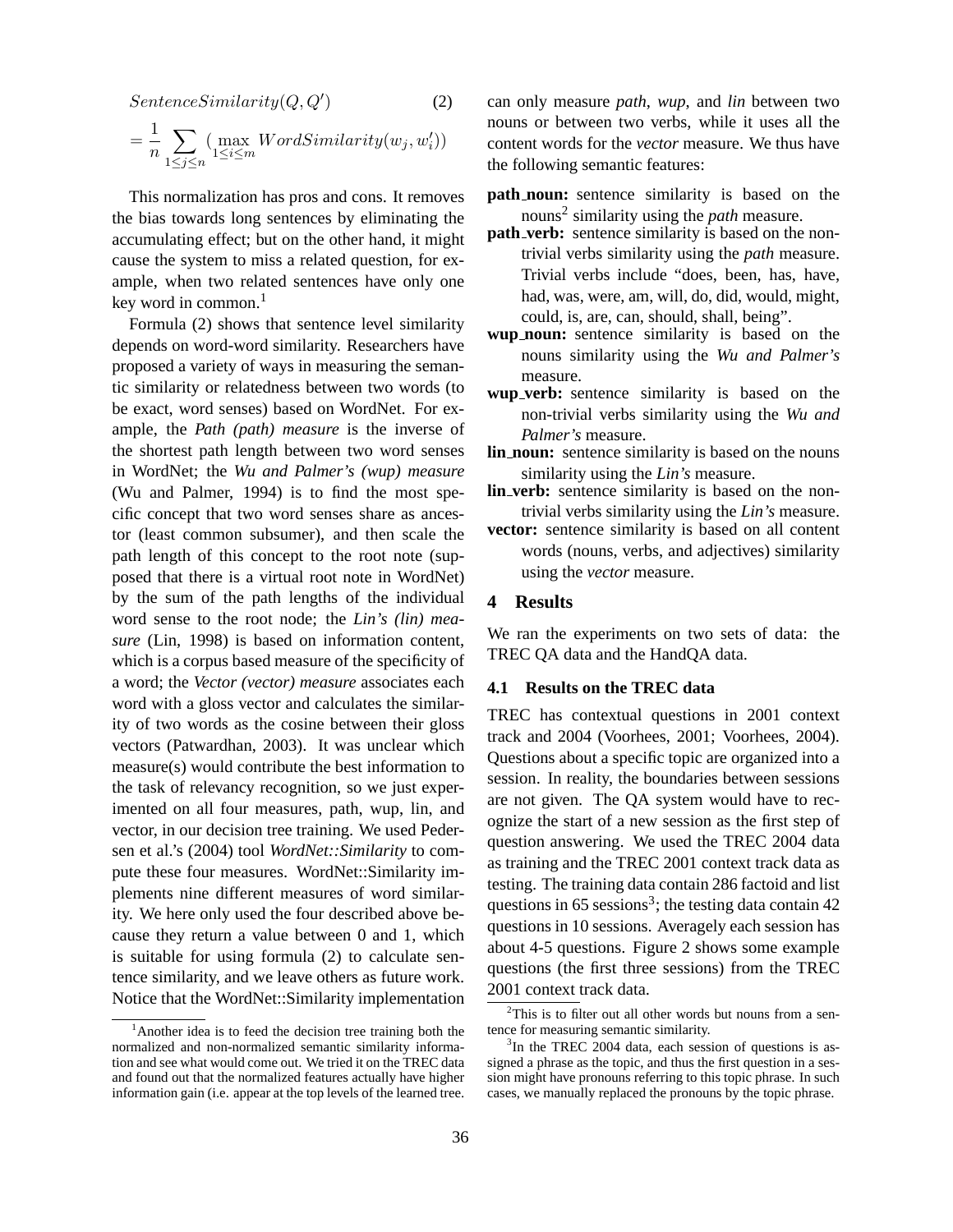| CTX <sub>1</sub> a | Which museum in Florence was damaged by a    |
|--------------------|----------------------------------------------|
|                    | major bomb explosion in 1993?                |
| CTX <sub>1</sub> b | On what day did this happen?                 |
| CTX1c              | Which galleries were involved?               |
| CTX1d              | How many people were killed?                 |
| <b>CTX1e</b>       | Where were these people located?             |
| <b>CTX1f</b>       | How much explosive was used?                 |
| CTX <sub>2a</sub>  | Which industrial sector supplies the most    |
|                    | jobs in Toulouse?                            |
| CTX2b              | How many foreign companies were based there  |
|                    | in 1994?                                     |
| CTX <sub>2c</sub>  | Name a company that flies there.             |
| CTX3a              | What grape variety is used in Chateau Petrus |
|                    | Bordeaus?                                    |
| CTX3h              | How much did the future cost for the 1989    |
|                    | Vintage?                                     |
| CTX3c              | Where did the winery's owner go to college?  |
| CTX3d              | What California winery does he own?          |

Figure 2: Example TREC questions

## **4.1.1 Confusion Matrix**

Table 1 shows the confusion matrix of the decision tree learning results. On the testing data, the learned model performs with 90% in recall and 82% in precision for recognizing first questions; for recognizing follow-up questions, the recall is 94% and precision is 97%. In contrast, De Boni and Manandhar's rule-based algorithm has 90% in recall and 56% in precision for recognizing first questions; for follow-up questions, the recall is 78% and precision is 96%. The recall and precision of our learned model to recognize first questions and follow-up questions are all better than or at least the same as the rule-based algorithm. The accuracy of our learned model is 93%, about 12% absolute improvement from the rule-based algorithm, which is 81% in accuracy. Although the size of the data is too small to draw a more general conclusion, we do see that the data driven approach has better performance.

|                   | <b>Training Data</b>   |                             |       |        |  |
|-------------------|------------------------|-----------------------------|-------|--------|--|
|                   | <b>Predicted Class</b> |                             |       |        |  |
| <b>True Class</b> | First                  | follow-up                   | Total |        |  |
| First             | 63                     | $\mathcal{D}_{\mathcal{L}}$ | 65    |        |  |
| follow-up         |                        | 220                         | 221   |        |  |
| Total             | 64                     | 222                         | 286   |        |  |
|                   |                        | <b>Testing Data</b>         |       |        |  |
|                   | <b>Predicted Class</b> |                             |       |        |  |
| <b>True Class</b> | First                  | follow-up                   | Total | Recall |  |
| First             | 9                      |                             | 10    | 90%    |  |
| follow-up         | 2                      | 30                          | 32    | 94%    |  |
|                   |                        |                             |       |        |  |
| Total             |                        | 31                          | 42    |        |  |

Table 1: Confusion Matrix for TREC Data

#### **4.1.2 Trained Tree**

Figure 3 shows the first top two levels of the tree learned from the training data. Not surprisingly, *PRONOUN* turns out to be the most important feature which has the highest information gain. In the TREC data, when there is a pronoun in a question, the question is very likely to be a follow-up question. In fact, in the TREC 2004 data, the referent of pronouns very often is the topic phrase. The feature *path noun*, on the second level of the trained tree, turns out to contribute most information in this recognition task among the four different semantic similarity measures. The similarity measures using *wup*, *wup noun* and *wup verb*, and the *vector* measure do not appear in any node of the trained tree.



Figure 3: Trained Tree on TREC Data

The following are rules generated from the training data whose confidence is higher than 90%. Confidence is defined as out of the training records for which the left hand side of the rule is true, the percentage of records for which the right hand side is also true. This measures the accuracy of the rule.

- If *PRONOUN*=1 then follow-up question
- If *path noun*≥0.31 then follow-up question
- If *lin noun*≥0.43 then follow-up question
- If *path noun*<0.15 and *PRONOUN*=0 then first question

De Boni and Manandhar's algorithm has this rule:"if a question has no verb, the question is follow-up question". However, we did not learn this rule from the data, nor the feature *VERB* appears in any node of the trained tree. One possible reason is that this rule has too little *support* in the training set (support is defined as the percentage of which the left hand side of the rule is true). Another possible reason is that this rule is not needed because the combination of other features is able to provide enough information for recognizing follow-up questions. In any case, the decision tree learns a (local)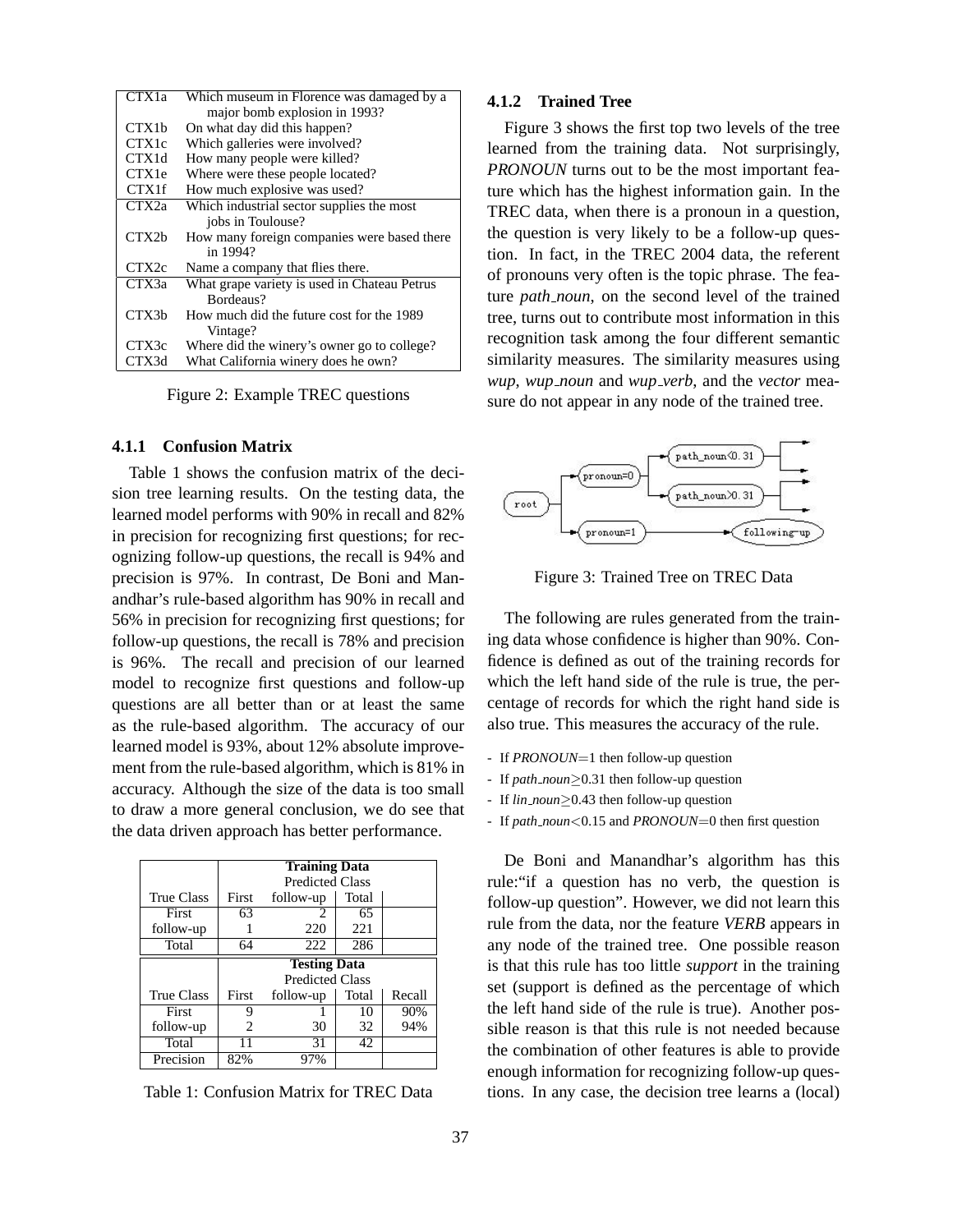optimized combination of features which captures most cases, and avoids redundant rules.

## **4.1.3 Error Analysis**

The trained decision tree has 3 errors in the testing data. Two of the errors are mis-recognition of follow-up questions to be first questions, and one is the vice versa.

The first error is failure to recognize the question "which galleries were involved?" (CTX1c) as a follow-up question (see Figure 2 for context). It is a syntactically complete sentence, and there is no pronoun or definite noun in the sentence. Semantic features are the most useful information to recognize it as a follow-up question. However, the semantic relatedness in WordNet between the words "gallery" in the current question and "museum" in the first question of this session (CTX1a in Figure 2) is not strong enough for the trained decision tree to relate the two questions together.

The second error is failure to recognize the question "Where did the winery's owner go to college?" (CTX3c) as a follow-up question. Similarly, part of the reason for this failure is due to the insufficient semantic relatedness between the words "winery" and "grape" (in CTX3a) to connect the questions together. However, this question has a definite noun phrase "the winery" which refers to "Chateau Petrus Bordeaux" in the first question in this session. We did not make use of the feature *DefiniteNoun* in our training, because it is not easy to automatically identify the referents of a definite noun phrase, or even whether it has a referent or not. A lot of definite noun phrases, such as "the sun", "the trees in China", "the first movie", and "the space shuttles", do not refer to any entity in the text. This does not mean that the feature *DefiniteNoun* is not important, but instead that we just leave it as our future work to better incorporate this feature.

The third error, is failure to recognize the question "What does transgenic mean?" as the first question that opens a session. This error is due to the overfitting of decision tree training.

### **4.1.4 Boosting**

We tried another machine learning approach, Adaboost (Schapire and Singer, 2000), which is resistant (but not always) to over-fitting. It calls a given weak learning algorithm repeatedly in a series of rounds  $t = 1, ..., T$ . Each time the weak learning algorithm generates a rough "rule of thumb", and after many rounds Adaboost combines these weak rules into a single prediction rule that, hopefully, will be more accurate than any one of the weak rules. Figure 2 shows the confusion matrix of Adaboost learning results. It shows that Adaboost is able to correctly recognize "What does transgenic mean?" as beginning a new topic. However, Adaboost has more errors in recognizing follow-up questions, which results in an overall accuracy of 88%, slightly lower than decision tree learning.

|                   | <b>Training Data</b>   |                   |       |        |
|-------------------|------------------------|-------------------|-------|--------|
|                   | <b>Predicted Class</b> |                   |       |        |
| <b>True Class</b> | First                  | follow-up         | Total |        |
| First             | 64                     |                   | 65    |        |
| follow-up         |                        | 220               | 221   |        |
| Total             | 65                     | 221               | 286   |        |
|                   | <b>Testing Data</b>    |                   |       |        |
|                   | <b>Predicted Class</b> |                   |       |        |
| <b>True Class</b> | First                  | follow-up         | Total | Recall |
| First             | 10                     | $\mathbf{\Omega}$ | 10    | 100%   |
| follow-up         | 5                      | 27                | 32    | 84%    |
| Total             | 15                     | 27                | 42    |        |
| Precision         | 67%                    | 100%              |       |        |

Table 2: Confusion Matrix Using Adaboosting

#### **4.2 Results on the HandQA data**

We also conducted an experiment using real-world customer-care related questions. We selected our test data from the chat logs of a deployed online QA system. We refer to this system as HandQA. HandQA is built using a telecommunication ontology database and 1600 pre-determined FAQ-answer pairs. For every submitted customer question, HandQA chooses one of these 1600 answers as the response. Each chat session contains about 3 questions. We assume the questions in a session are context-related.

The HandQA data are different from the TREC data in two ways. First, HandQA questions are real typed questions from motivated users. The HandQA data contain some noisy information, such as typos and bad grammars. Some users even treated this system as a search engine and simply typed in the keywords. Second, questions in a chat session basically asked for the same information. Very often, when the system failed to get the correct answer to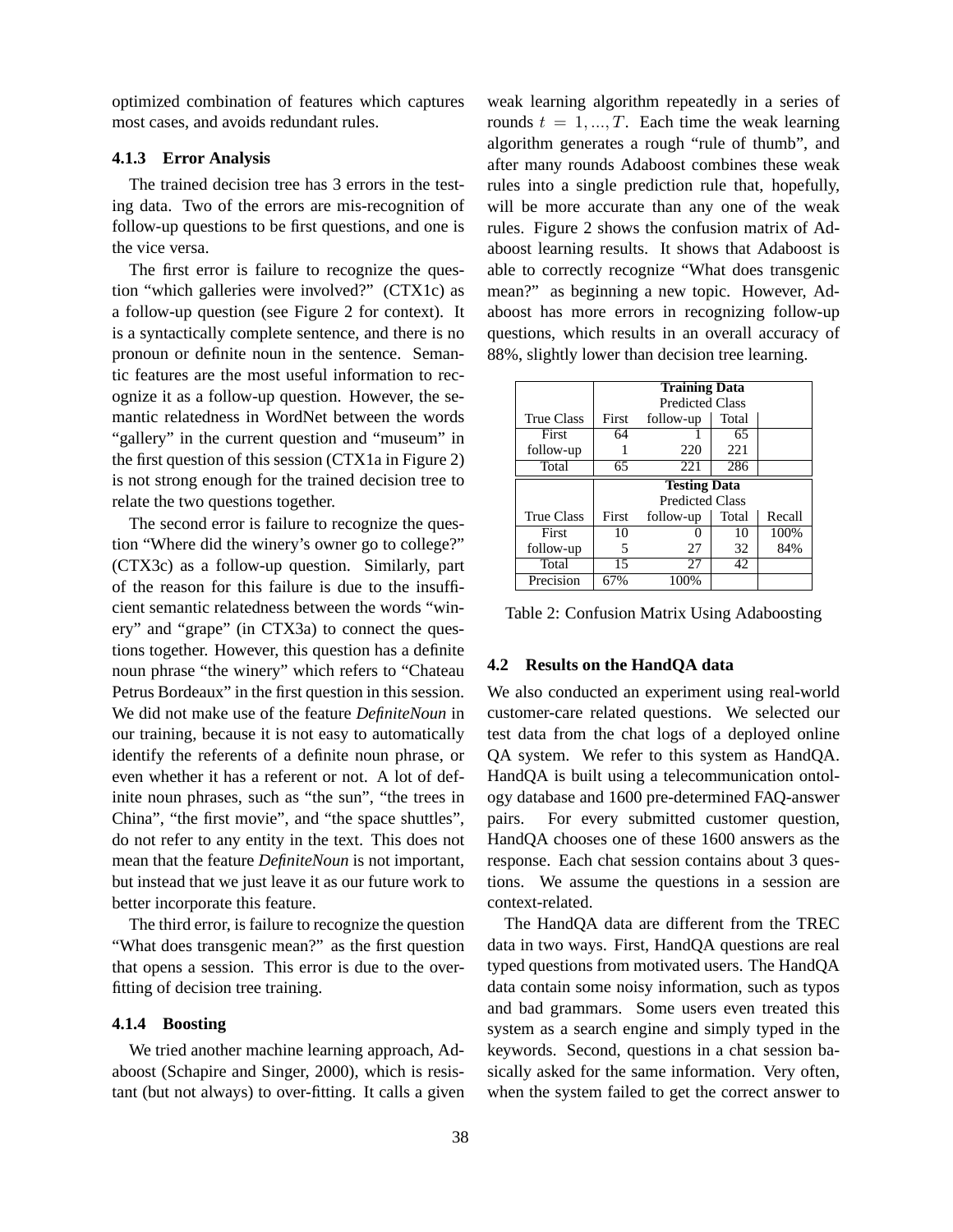the user's question, the user would repeat or rephrase the same question, until they gave up or the system luckily found the answer. As an example, Figure 4 shows two chat sessions. Again, we did not use the system's answer in our relevancy recognition.

| How to make number non published?          |
|--------------------------------------------|
| Non published numbers                      |
| How to make number non listed?             |
| Is my number switched to Call Vantage yet? |
| When will my number be switched?           |
| When is number transferred?                |

Figure 4: Example questions in HandQA

A subset of the HandQA data, 5908 questions in 2184 sessions are used for training and testing the decision tree. The data were randomly divided into two sets: 90% for training and 10% for testing.

## **4.2.1 Confusion Matrix**

Table 3 shows the confusion matrix of the decision tree learning results. For recognizing first questions, the learned model has 73% in recall and 62% in precision; for recognizing follow-up questions, the recall is 75% and precision is 84%. The accuracy is 74%. A base line model is to have all questions except the first one as following up questions, which results in the accuracy of 64% (380/590). Thus the learned decision tree yields an absolute improvement of 10%. However, the results on this data set are not as good as those on the TREC data.

|                   | <b>Training Data</b>   |                        |       |        |
|-------------------|------------------------|------------------------|-------|--------|
|                   | <b>Predicted Class</b> |                        |       |        |
| <b>True Class</b> | First                  | follow-up              | Total |        |
| First             | 1483                   | 490                    | 1973  |        |
| follow-up         | 699                    | 2646                   | 3345  |        |
| Total             | 2182                   | 3136                   | 5318  |        |
|                   | <b>Testing Data</b>    |                        |       |        |
|                   |                        |                        |       |        |
|                   |                        | <b>Predicted Class</b> |       |        |
| <b>True Class</b> | First                  | follow-up              | Total | Recall |
| First             | 153                    | 58                     | 211   | 73%    |
| follow-up         | 93                     | 286                    | 379   | 75%    |
| Total             | 246                    | 344                    | 590   |        |

Table 3: Confusion Matrix for HandQA Data

## **4.2.2 Trained Tree**

Table 5 shows the top two levels of the tree learned from the training data, both of which are on the semantic measure *path*. This again confirms that *path* best fits the task of relevancy recognition among the four semantic measures.

No syntactical features appear in any node of the learned tree. This is not surprising because syntactic information is noisy in this data set. Typos, bad grammars, and mis-capitalization affect automatic POS tagging. Keywords input also results in incomplete sentences, which makes it unreliable to recognize follow-up questions based on whether a question is a complete sentence or not. Furthermore, because questions in a session rarely refer to each other, but just repeat or rephrase each other, the feature *PRONOUN* does not help either. All these make syntactic features not useful. Semantic features turn out to be more important for this data set.



Figure 5: Trained Tree on HandQA Data

#### **4.2.3 Error Analysis**

There are two reasons for the decreased performance in this data set. The first reason, as we analyzed above, is that syntactical features do not contribute to the recognition task. The second reason is that consecutive chat sessions might ask for the same information. In the handQA data set, questions are basically all about telecommunication service, and questions in two consecutive chat sessions, although by different users, could be on very similar topics or even have same words. Thus, questions, although in two separate chat sessions, could have high semantic similarity measure. This would introduce confusing information to the decision tree learning.

## **5 Making Use of Context Information**

Relevancy recognition is the first step of contextual question answering. If a question is recognized as following the current existing topic, the next step is to make use of the context information to interpret it